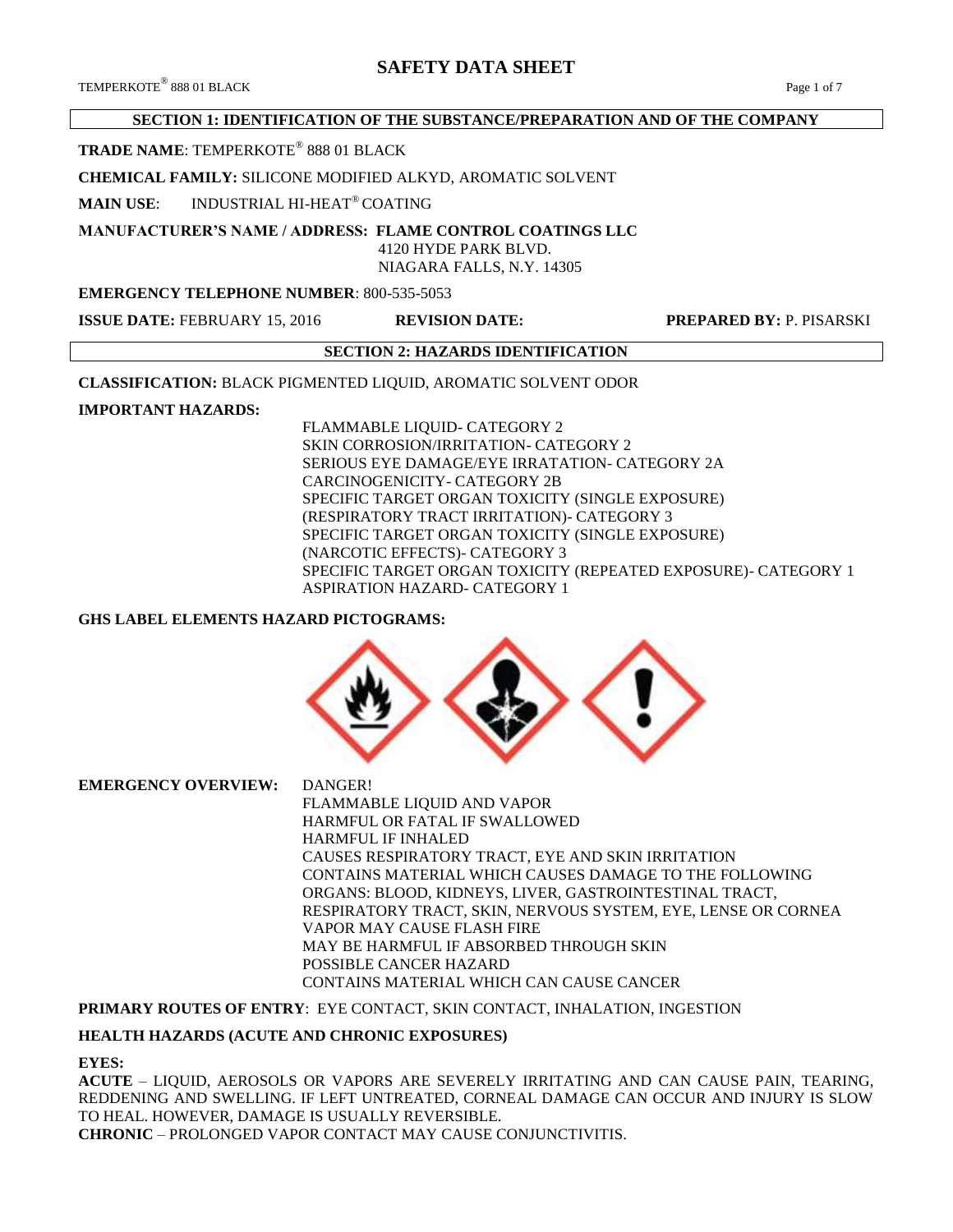## **SECTION 2: HAZARDS IDENTIFICATION (CON'T)**

## **SKIN CONTACT:**

**ACUTE** – REPEATED OR PROLONGED SKIN CONTACT CAN RESULT IN DRY, DEFATTED AND CRACKED SKIN CAUSING INCREASED SUSCEPTIBILITY TO INFECTION. IN ADDITION IRRITATION MAY DEVELOP INTO DERMATITUS. SOLVENTS CAN PENETRATE THE SKIN AND MAY CAUSE EFFECTS SIMILAR TO THOSE IDENTIFIED UNDER ACUTE INHALATION SYMPTOMS.

**CHRONIC** – MAY CAUSE EFFECTS SIMILAR TO THOSE IDENTIFIED UNDER CHRONIC INHALATION EFFECTS.

#### **SKIN ABSORPTION:**

**ACUTE** – ND **CHRONIC** – ND

#### **INHALATION:**

**ACUTE** – SOLVENT VAPORS ARE IRRITATING TO THE EYES, NOSE, AND THROAT. SYMPTOMS OF IRRITATION MAY INCLUDE RED, ITCHY EYES, DRYNESS OF THE THROATAND A FEELING OF TIGHTNESS IN THE CHEST. OTHER POSSIBLE SYMPTOMS OF OVEREXPOSURE INCLUDE: HEADACHE, DIZZINESS, NAUSEA, NARCOSIS FATIGUE AND LOSS OF APPETITE.

**CHRONIC** – CHRONIC EXPOSURE TO ORGANIC SOLVENTS HAS BEEN ASSOCIATED WITH VARIOUS NEUROTOXIC EFFECTS INCLUDING PERMANENT BRAIN AND NERVOUS SYSTEM DAMAGE. SYMPTOMS INCLUDE LOSS OF MEMORY, LOSS OF INTELLECTUAL ABILITY AND LOSS OF COORDINATION. TOLUENE HAS BEEN DEMONSTRATED TO BE EMBRYOFETOTOXIC AND TERATOGENIC IN LABORATORY ANIMALS. PROLONGED OR REPEATED OVEREXPOSURE TO TOLUENE CAN CAUSE IRRITATION TO THE RESPIRATORY TRACT, ENLARGED LIVER, KIDNEY EFFECTS AND CARDIAC SENSITIZATION.

#### **INGESTION:**

**ACUTE** – CAN RESULT IN IRRITATION OF THE DIGESTIVE TRACT. SYMPTOMS CAN INCLUDE SORE THROAT ABDOMINAL PAIN NAUSEA, VOMITING AND DIARRHEA. VOMITING MAY CAUSE ASPIRATION OF SOLVENT RESULTING IN CHEMICAL PNEUMONITIS

# **CHRONIC** – ND

**CONDITIONS AGGRAVATED BY EXPOSURE**: SKIN DISORDERS AND ALLERGIES

#### **SECTION 3: COMPOSITION/INFORMATION ON INGREDIENTS**

#### **SUBSTANCE/MIXTURE:** MIXTURE

#### **OTHER MEANS OF IDENTIFICATION:** NOT AVAILABLE

| <b>HAZARDOUS INGREDIENTS</b>              | Wt. %       | <b>CAS Number</b> |
|-------------------------------------------|-------------|-------------------|
| XYLENE-MIXED ORTHO, META AND PARA ISOMERS | $10-30$     | 001330-20-7       |
| <b>ETHYLBENZENE</b>                       | $0.1 - 1.0$ | $000100 - 41 - 4$ |
| <b>MANGANESE FERRITE BLACK SPINEL**</b>   | $5-10$      | 068186-94-7       |
| TERT-BUTYL ACETATE                        | $5-10$      | 000540-88-5       |
| AROMATIC PETROLEUM DISTILLATES            | $5-10$      | $064742 - 95 - 6$ |
| METHYL PROPYL KETONE                      | $5-10$      | $000107 - 87 - 9$ |
| <b>PARACHLOROBENZOTRIFLOURIDE</b>         | $1 - 5$     | $000098 - 56 - 6$ |
| <b>MICA</b>                               | $1 - 5$     | $012001 - 26 - 2$ |
| <b>CARBON BLACK</b>                       | $0.1 - 1.0$ | 001333-86-4       |
| COBALT 2-ETHYLHEXANOATE                   | $0.1 - 1.0$ | 000136-52-7       |
| ZIRCONIUM 2-ETHYLHEXANOATE                | $0.1 - 1.0$ | 022464-99-9       |

\*\* This product is the result of high temperature calcinations of the component substances. Due to its unique crystalline structure the properties of this finished pigment do not necessarily reflect the properties of the component metals or oxides.

#### **SECTION 4: FIRST AID MEASURES**

**GENERAL**: REMOVE PERSON FROM AFFECTED AREA AND MAKE COMFORTABLE. TREAT SYMPTOMATICALLY.

**EYES**: FLUSH WITH WATER FOR 15 MINUTES. GET MEDICAL ATTENTION.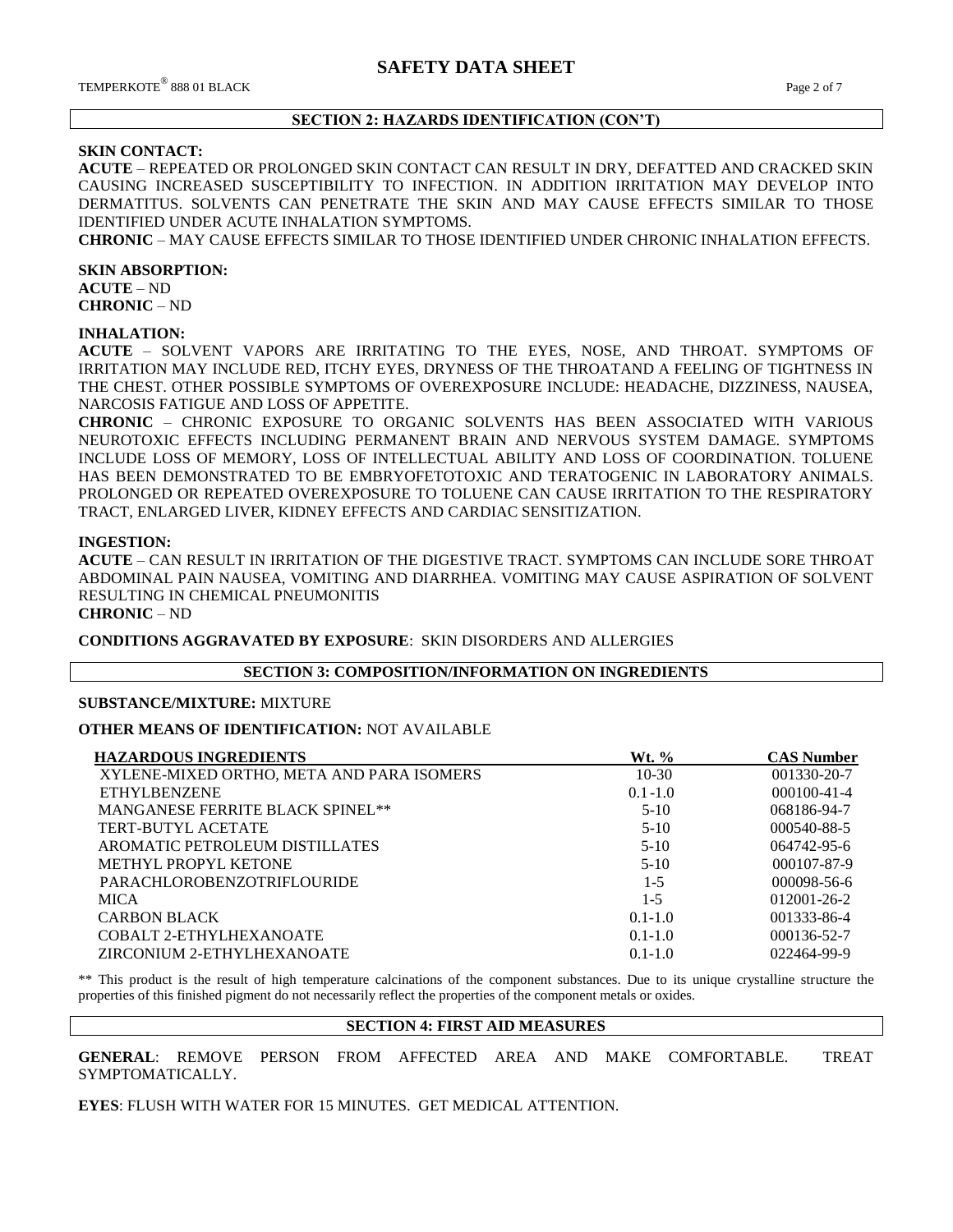$\rm{TEMPERKOTE}^{\circledR}$  888 01 BLACK  $\rm{Page\,3}$  of  $7$ 

## **SECTION 4: FIRST AID MEASURES (CON'T)**

**SKIN**: REMOVE PRODUCT AND FLUSH AFFECTED AREA WITH WATER FOR 15 MINUTES. IF IRRITATION PERSISTS, SEEK MEDICAL ATTENTION.

**INGESTION**: GIVE 3 – 4 GLASSES OF WATER OR MILK IF PERSON CONSCIOUS. **DO NOT INDUCE VOMITING!** OBTAIN MEDICAL CARE AND TREATMENT.

**NOTES TO PHYSICIAN:** ACUTE MASSIVE EXPOSURE TO TOLUENE CAN CAUSE TRANSIENT HEMATURIA AND ALBUMINURIA. CARDIAC ARRHYTHMIAS CAN OCCUR AFTER MASSIVE INHALATION.

## **SECTION 5: FIRE FIGHTING MEASURES**

**EXTINGUISHNG MEDIA**: IGNITION MAY GIVE RISE TO A CLASS B FIRE. IN CASE OF FIRE USE: WATER FOG, CARBON DIOXIDE, DRY CHEMICAL, OR ALCOHOL FOAM.

**SPECIFIC HAZARDS ARISING FROM CHEMICAL:** FLAMABLE LIQUID AND VAPOR. IN A FIRE OR IF HEATED A PRESSURE INCREASE WILL OCCUR AND THE CONTAINER MAY BURST, WITH THE RISK OF A SUBSEQUENT EXPLOSION. VAPOR IS HEAVIER THAN AIR AND WILL SPREAD ACROSS THE GROUND.

**HAZARDOUS DECOMPOSITION PRODUCTS: CO, CO<sub>2</sub>** 

**HAZARDOUS POLYMERIZATION (REACTIVITY**): WILL NOT OCCUR.

**SPECIAL FIRE FIGHTING PROCEDURES**: WEAR SELF-CONTAINED BREATHING APPARATUS AND PROTECTIVE CLOTHING. WATER SPRAY IS USEFUL IN COOLING FIRE-EXPOSED VESSELS AND IN DISPERSING VAPORS.

**UNUSUAL FIRE AND EXPLOSIVE HAZARDS**: MAY GENERATE TOXIC OR IRRITATING COMBUSTION PRODUCTS. SUDDEN REACTION AND FIRE MAY RESULT IF PRODUCT IS MIXED WITH AN OXIDIZING AGENT. SOLVENT VAPORS MAY BE HEAVIER THAN AIR. UNDER CONDITIONS OF STAGNANT AIR, VAPORS MAY BUILD UP AND TRAVEL ALONG THE GROUND TO AN IGNITION SOURCE.

## **SECTION 6: ACCIDENTAL RELEASE MEASURES**

**STEPS TO BE TAKEN IN CASE MATERIAL IS RELEASED OR SPILLED:** SHUT OFF SOURCES OF IGNITION. COVER SPILLS WITH ABSORBENT. PLACE IN METAL CONTAINERS FOR RECOVERY OR DISPOSAL. PREVENT ENTRY INTO SEWERS, STORM DRAINS, AND WATERWAYS.

## **SECTION 7: HANDLING AND STORAGE**

**GENERAL**: STORE IN COOL, WELL VENTILATED AREAS. KEEP AWAY FROM HEAT AND OPEN FLAMES. AVOID PROLONGED INHALATION OF HEATED VAPORS OR MISTS. AVOID PROLONGED SKIN CONTACT. USE NON-SPARKING TOOLS AND GROUNDING CABLES WHEN TRANSFERRING. CONTAINERS MAY BE HAZARDOUS WHEN EMPTY.

**STORAGE**: AVOID TEMPERATURE EXTREMES. STORE AWAY FROM EXCESSIVE HEAT, FROM SOURCES OF IGNITION AND FROM REACTIVE MATERIALS. MATERIAL CAN BURN; LIMIT INDOOR STORAGE TO AREAS EQUIPPED WITH AUTOMATIC SPRINKLERS. STORE OUT OF DIRECT SUNLIGHT IN A COOL PLACE. KEEP CONTAINERS TIGHTLY CLOSED. GROUND ALL METAL CONTAINERS DURING STORAGE AND HANDLING.

## **SECTION 8: EXPOSURE CONTROL/PERSONAL PROTECTION**

| <b>EXPOSURE LIMITS (ppm)</b> |                              |                    |                      |             |                 |
|------------------------------|------------------------------|--------------------|----------------------|-------------|-----------------|
| <b>INGREDIENTS (CAS)</b>     | <b>OSHA</b>                  |                    | <b>ACGIH</b>         |             | <b>OTHER</b>    |
|                              | TWA                          | <b>STEL</b>        | TWA                  | <b>STEL</b> |                 |
| 001330-20-7                  | 100                          | 150                | 100                  | 150         |                 |
| 000100-41-4                  | 100                          | 125                | 100                  | 125         |                 |
| 068186-94-7*                 | <b>NE</b>                    | <b>NE</b>          | <b>NE</b>            | <b>NE</b>   |                 |
| *manganese compounds (as Mn) | $\text{Im}$ g/m <sup>3</sup> | 3mg/m <sup>3</sup> | 0.2mg/m <sup>3</sup> | ND          | (SEE NOTE 1, 2) |
| 000540-88-5                  | 200                          | ND                 | 200                  | ND          |                 |
| 000107-87-9                  | 200                          | 250                | <b>200</b>           | 250         |                 |
| 064742-95-6                  | NE                           | NΕ                 | NE                   | NΕ          |                 |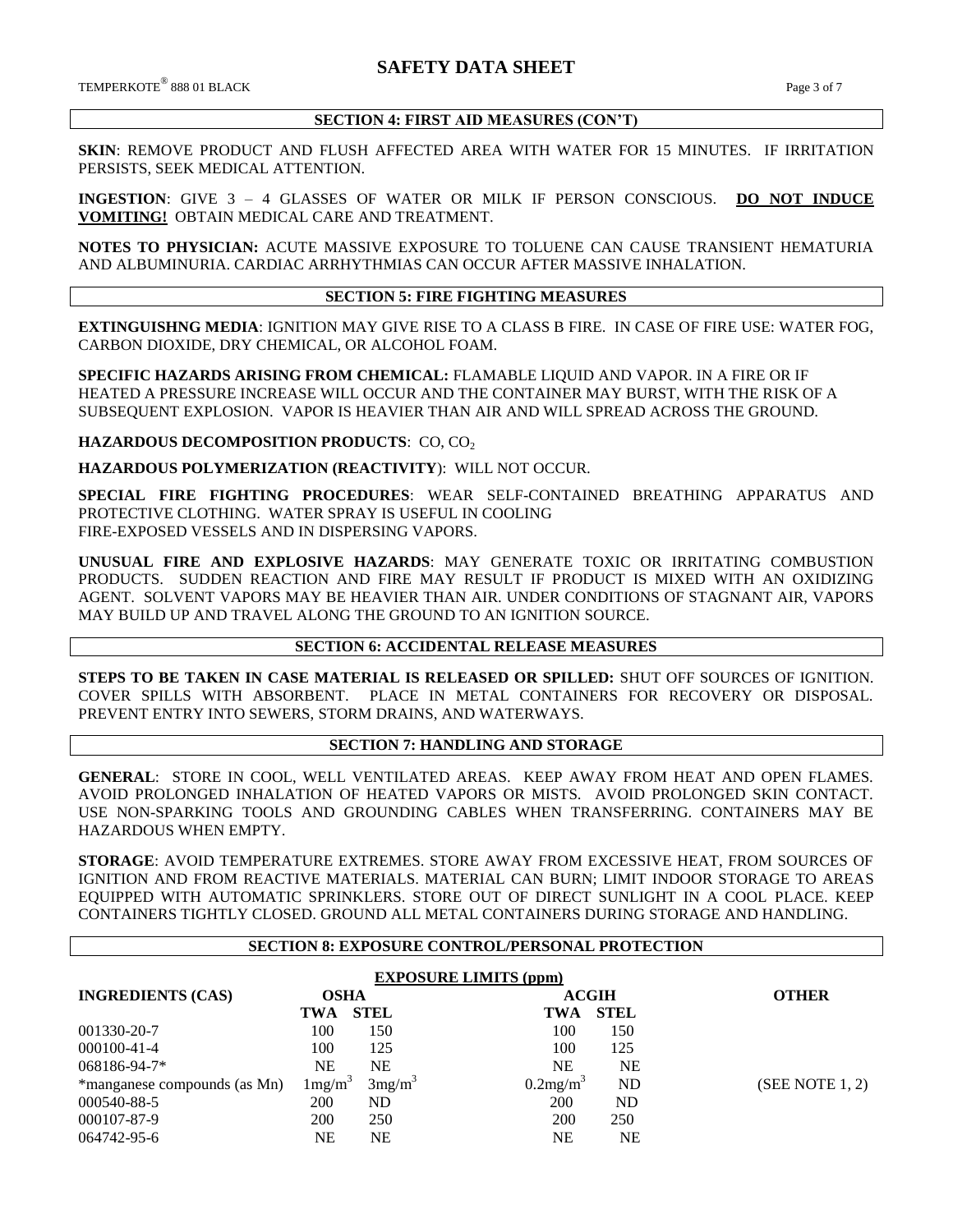#### **SECTION 8: EXPOSURE CONTROL/PERSONAL PROTECTION (CON'T)**

| <b>EXPOSURE LIMITS (ppm)</b> |                            |                                 |              |  |  |
|------------------------------|----------------------------|---------------------------------|--------------|--|--|
| <b>INGREDIENTS (CAS)</b>     | <b>OSHA</b>                | <b>ACGIH</b>                    | <b>OTHER</b> |  |  |
|                              | <b>STEL</b><br>TWA         | TWA STEL                        |              |  |  |
| 000098-56-6                  | NE<br><b>NE</b>            | <b>NE</b><br><b>NE</b>          |              |  |  |
| 012001-26-2                  | $3mg/m3$ ND                | 3mg/m <sup>3</sup><br><b>ND</b> | (SEE NOTE 1) |  |  |
| 001333-86-4                  | $3.5$ mg/m <sup>3</sup> ND | $3.5$ mg/m <sup>3</sup> ND      | (SEE NOTE 1) |  |  |
| 000136-52-7                  | $0.1$ mg/m <sup>3</sup> ND | $0.02$ mg/m <sup>3</sup><br>ND  | (SEE NOTE 1) |  |  |
| 022464-99-9                  | $5mg/m^3$ ND               | 10mg/m <sup>3</sup><br>ND       | (SEE NOTE 1) |  |  |

 **LEGEND**: (M) MAX. EXPOSURE LIMIT; (S) OCCUPATIONAL EXP. LIMIT; (R) SUPPLIERS REC. LIMIT, (+) PERCUTANEOUS RISK NOTE 1: VALUES MEANINGFUL ONLY WHEN HARDENED PRODUCT IS ABRADED, GROUND, ETC. NOTE 2: HAZARDOUS COMPONENTS OF PIGMENT, SEE \*\* SECTION 2 FOR DETAILS.

**ENGINEERING CONTROLS**: EXHAUST VENTILATION IS SUFFICIENT TO KEEP AIRBORNE CONCENTRATION OF THE SOLVENTS BELOW THEIR RESPECTIVE TLV'S. EXHAUST AIR MAY NEED TO BE CLEANED BY SCRUBBERS OR FILTERS TO REDUCE ENVIRONMENTAL CONTAMINATION.

**RESPIRATORY PROTECTION**: NONE REQUIRED IN ADEQUATELY VENTILATED AREAS. IF VAPOR CONCENTRATION EXCEEDS 20ppm FOR LONGER THAN 15 MINUTES, A NIOSH APPROVED RESPIRATOR FOR ORGANIC VAPORS IS RECOMMENDED.

**PROTECTIVE GLOVES**: NITRILE RUBBER.

**EYE PROTECTION**: SPLASH-PROOF GOGGLES OR CHEMICAL SAFETY GLASSES.

**OTHER PROTECTIVE EQUIPMENT**: LONG SLEEVED SHIRTS AND TROUSERS. EMERGENCY SHOWERS AND EYE WASH STATIONS SHOULD BE READILY ACCESSIBLE.

## **SECTION 9: PHYSICAL AND CHEMICAL PROPERTIES**

## **APPEARANCE**

**PHYSICAL STATE:** LIQUID **FLAMMABLE LIMITS**: NOT AVAILABLE **COLOR:** BLACK **LOWER EXPLOSION LIMIT**: 1.1% **ODOR: AROMATIC SOLVENT <b>UPPER EXPLOSION LIMIT**: 6.6% **pH**: NA **VAPOR PRESSURE**: 9 mmHg @25°C (77°F) **MELTING POINT**: ND **VAPOR DENSITY**: 3.1 (AIR = 1) **BOILING POINT**: >98°C (>208°F) **SPECIFIC GRAVITY**: 1.05-1.15 **FLASHPOINT:** 4.4°C (40°F) TCC (TBAC) **SOLUBILITY IN WATER**: INSOLUBLE **EVAPORATION RATE:**  $>1$  (BUTYL ACETATE = 1) **AUTO IGNITION TEMP**: 432°C (809.6°F) **COEFFICIENT OF WATER/OIL DISTRIBUTION**: ND **% SOLIDS BY WT**: 53% **% VOLATILES BY VOLUME**: 58%

**SECTION 10: STABILITY AND REACTIVITY**

**STABILITY**: STABLE; HOWEVER MAY FORM PEROXIDES OF UNKNOWN STABILITY

**CONDITIONS TO AVOID**: NOT APPLICABLE (MATERIAL IS STABLE).

**INCOMPATIBILITY (MATERIAL TO AVOID):** OXIDIZING AGENTS (PERCHLORATES, NITRATES), STRONG ACIDS, HYPOCHLORITES, AND PEROXIDES SHOULD NOT BE COMBINED WITH PHOSPHOROUS CONTAINING MATERIALS BECAUSE HIGHLY TOXIC FUMES CAN BE EMITTED IN A FIRE SITUATION.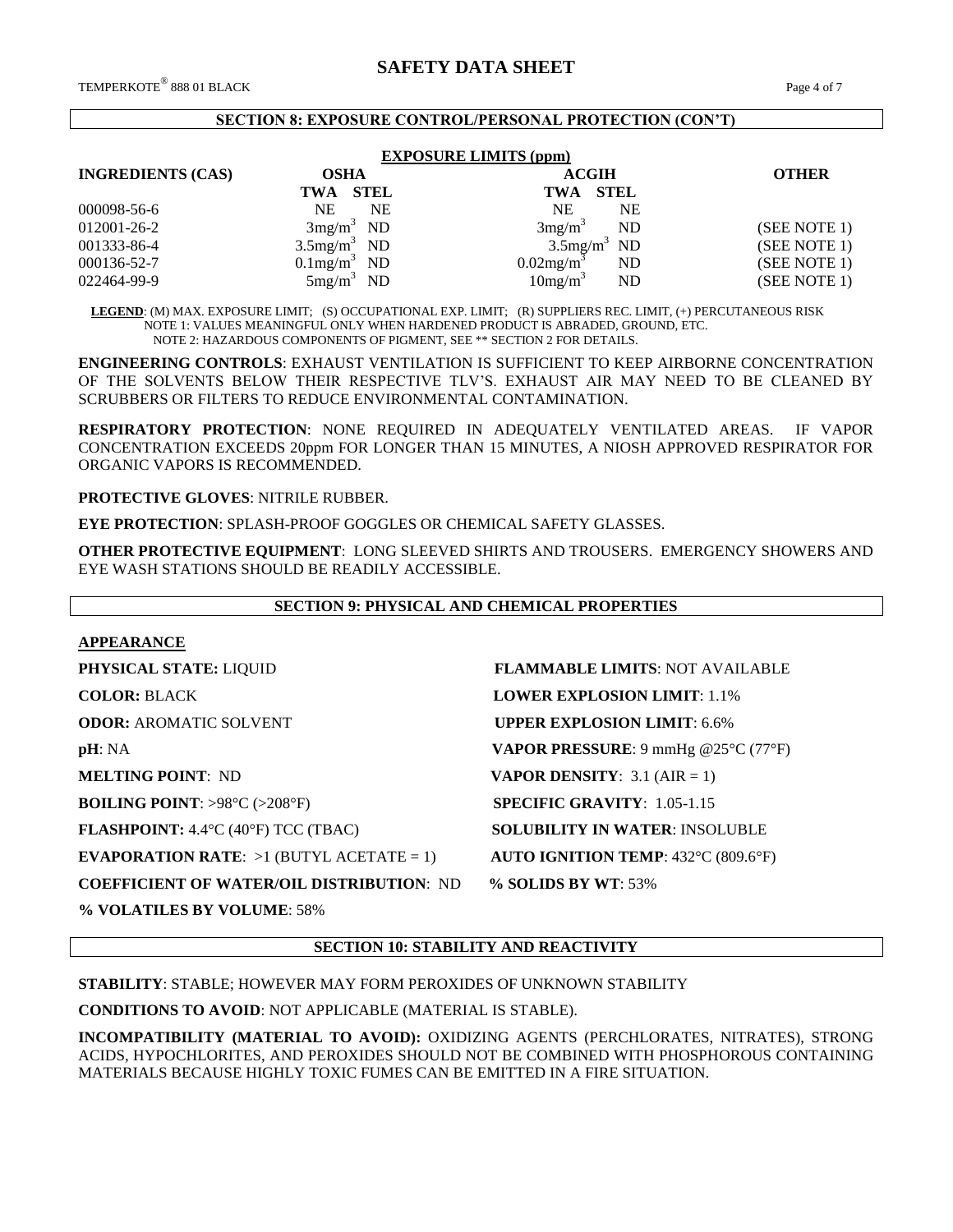## **SECTION 11: TOXICOLOGICAL INFORMATION**

## **ACUTE TOXICITY**

| <b>PRODUCT/INGREDIENT</b>     |                            |                |              |                          |
|-------------------------------|----------------------------|----------------|--------------|--------------------------|
| <b>NAME</b>                   | <b>RESULT</b>              | <b>SPECIES</b> | <b>DOSE</b>  | <b>EXPOSURE</b>          |
| Xylene                        | LD50 ORAL                  | <b>RAT</b>     | 4300 mg/kg   |                          |
|                               | <b>LC50 INHALATION GAS</b> | <b>RAT</b>     | 5000 ppm     | 4Hrs                     |
|                               | LD50 ORAL                  | <b>RAT</b>     | 3500 mg/kg   |                          |
| Ethylbenzene                  | <b>LC50 INHALATION GAS</b> | <b>RAT</b>     | 4000 ppm     | 4Hrs                     |
| <b>Tertiary Butyl Acetate</b> | LD50 ORAL                  | <b>RAT</b>     | 4100 mg/kg   | $\overline{\phantom{0}}$ |
|                               | <b>LC50 INHALATION GAS</b> | <b>RAT</b>     | 2230 $mg/m3$ | 4Hrs                     |

## **IRRITATION/CORROSION**

| PRODUCT/INGREDIENT NAME | <b>RESULT</b>           |               | <b>EXPOSURE</b>      |
|-------------------------|-------------------------|---------------|----------------------|
|                         | SKIN- MILD IRRITANT     | <b>RAT</b>    | 8 HRS/60 microliters |
| Xylene                  | SKIN- MODERATE IRRITANT | <b>RABBIT</b> | 24HRS/500 milligrams |
|                         | SKIN-MILD               | RABBIT        | 24 HRS/15 milligrams |
| Ethylbenzene            | <b>EYE- SEVERE</b>      | RABBIT        | 500 milligram        |

#### **CARCINOGENICITY**

| PRODUCT/INGREDIENT NAME | OSHA                     | IARC      | <b>NTP</b> |
|-------------------------|--------------------------|-----------|------------|
| Ethylbenzene            | $\overline{\phantom{0}}$ | ח ר<br>∠⊡ | -          |
| Xylene                  | $\overline{\phantom{0}}$ |           |            |

#### **POTENTIAL ACUTE HEALTH EFFECTS**

**EYE:** CAUSES SERIOUS EYE IRRATATION **INHALATION:** CAN CAUSE CNS DEPRESSION, MAY CAUSE DROWSINESS AND DIZZINESS, REPIRATORY IRRATATION **SKIN CONTACT:** CASUES SKIN IRRATAION **INGESTION:** CAN CAUSE CNS DEPRESSION MAY BE FATAL IF SWALLOWED

# **POTENTIAL CHRONIC EFFECTS**

**GENERAL:** MAY CAUSE DAMAGE TO ORGANS THROUGH PROLONGED AND REPEATED EXPOSURE **TERATOGENICITY:** YES **MUTAGENICITY:** NO **EMBRYOTOXICITY:** NO

## **SECTION 12: ECOLOGICAL INFORMATION**

| PRODUCT/INGREDIENT<br><b>NAME</b> | <b>RESULT</b>                  | <b>SPECIES</b>         | <b>EXPOSURE</b> |
|-----------------------------------|--------------------------------|------------------------|-----------------|
| Ethylbenzene                      | LC50 96 hr $-$ 32-97.1 mg/L    | <b>FRESHWATER FISH</b> | 96 Hrs          |
| <b>Tertiary Butyl Acetate</b>     | LC50 296 - 362 mg/L FRESHWATER | <b>FRESHWATER FISH</b> | 96 Hrs          |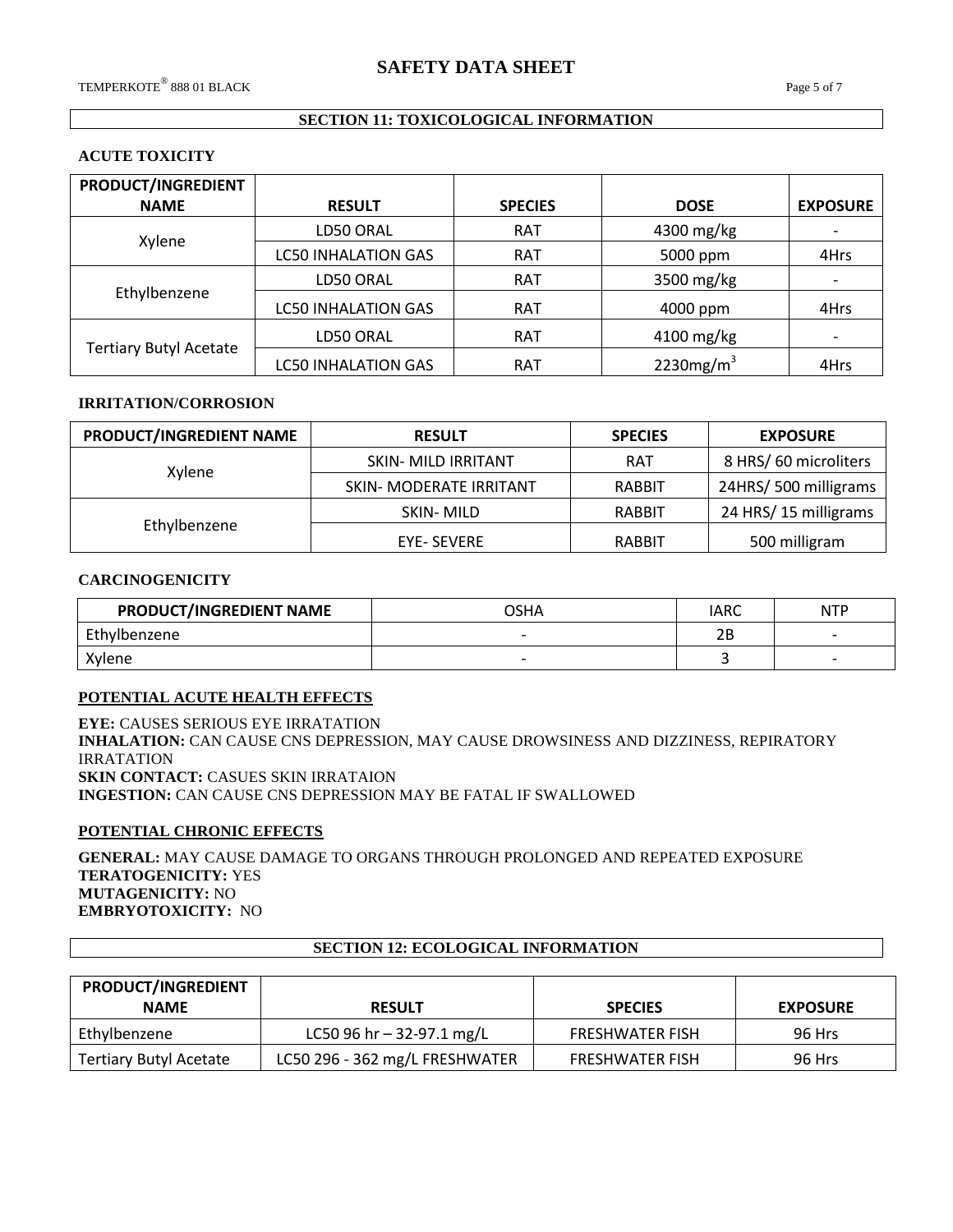#### **SECTION 13: DISPOSAL CONSIDERATIONS**

## **WASTE DISPOSAL METHODS**: INCINERATION IS PREFERRED. COMPLY WITH ALL FEDERAL, STATE AND LOCAL REGULATIONS. RCRA CLASSIFIED HAZARDOUS WASTE WITH CHARACTERISTIC OF IGNITABILITY.

**SECTION 14: TRANSPORT INFORMATION**

|                                      | <b>DOT</b><br><b>CLASSIFICATION</b>                       | <b>TDG</b><br><b>CLASSIFICATION</b>                                                                                                                                    | <b>MEXICO</b><br><b>CLASSIFICATION</b>               | <b>IATA</b>                                       | <b>IMDG</b>                                  |
|--------------------------------------|-----------------------------------------------------------|------------------------------------------------------------------------------------------------------------------------------------------------------------------------|------------------------------------------------------|---------------------------------------------------|----------------------------------------------|
| <b>UN NUMBER</b>                     | UN1263                                                    | UN1263                                                                                                                                                                 | UN1263                                               | UN1263                                            | UN1263                                       |
| UN PROPER SHIPPING<br><b>NAME</b>    | <b>PAINT</b>                                              | <b>PAINT</b>                                                                                                                                                           | <b>PAINT</b>                                         | <b>PAINT</b>                                      | <b>PAINT</b>                                 |
| <b>TRANSPORT HAZARD</b><br>CLASS(ES) | 3                                                         | 3                                                                                                                                                                      | 3                                                    | 3                                                 | 3                                            |
| <b>PACKING GROUP</b>                 | $\mathbf{II}$                                             | $\mathbf{H}$                                                                                                                                                           | $\mathsf{I}$                                         | Ш                                                 | Ш                                            |
| <b>ENVIRONMENTAL</b>                 |                                                           |                                                                                                                                                                        |                                                      |                                                   |                                              |
| <b>HAZARD</b>                        | <b>NO</b>                                                 | <b>NO</b>                                                                                                                                                              | <b>NO</b>                                            | <b>NO</b>                                         | <b>NO</b>                                    |
| <b>ADDITIONAL HAZARD</b>             | Special provisions<br>Not Applicable<br><b>ERG No.128</b> | Product classified<br>as per the<br>following<br>sections of the<br>Transportation of<br>Dangerous Goods<br>Regulations: 2.<br>18-2.19 (Class 3).<br><b>ERG No.128</b> | Special provisions<br>(ERG#128)<br><b>ERG No.128</b> | Special<br>provisions<br><b>Not</b><br>Applicable | Emergency<br>schedules<br>(EmS) F-E, S-<br>E |

## **SECTION 15: REGULATORY INFORMATION**

#### **MATERIAL VOC** = 334 gram/liter **COATING VOC** = 374 gram/liter

**TSCA (TOXIC SUBSTANCE CONTROL ACT):** ALL COMPONENTS ARE LISTED IN THE TSCA CHEMICAL SUBSTANCE INVENTORY.

**CERCLA (COMPREHENSIVE RESPONSE COMPENSATION and LIABILITY ACT):** REPORTABLE QUANTITY, XYLENE 100 LBS.

## **SARA TITLE III**

 **SECTION 312 HAZARD CLASS:** IMMEDIATE (ACUTE) HEALTH HAZARD, DELAYED HEALTH HAZARD; FIRE HAZARD

 **SECTION 313 LISTED INGREDIENTS**: XYLENE (CAS #001330-20-7), ETHYL BENZENE (CAS #000100-41-4), MANGANESE COMPOUNDS

**CALIFORNIA PROPOSITION 65:** The below list of compounds is known to the State of California to cause cancer, birth defects or other reproductive harm: CAS #000100-41-4 and CAS #001333-86-4.